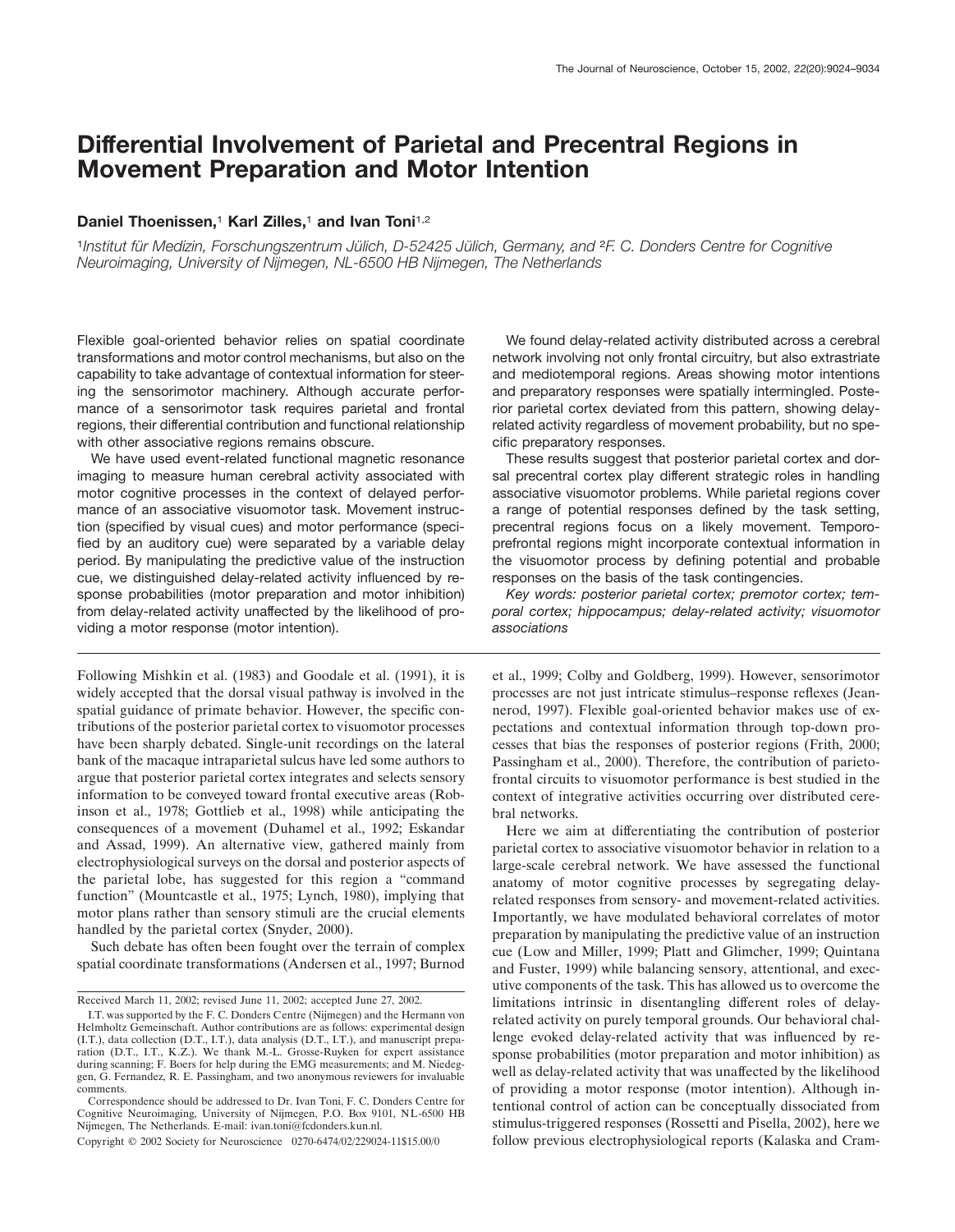mond, 1995; Snyder et al., 1997, 2000), labeling as "motor intention" those neural responses that are independent from action performance but still involved in specifying potential movements (Calton et al., 2002).

We found several brain regions in which motor intentions and preparatory responses were spatially intermingled. Posterior parietal cortex deviated from this pattern, showing delay-related activity regardless of movement probability but no preparatory activity as a function of response likelihood. These results reveal a crucial difference in the strategy adopted by parietal and frontal regions to solve sensorimotor problems. While parietal activity appears to cover a range of potential responses defined by the task settings, precentral activity appears to focus on a probable movement defined by the task contingencies.

### **MATERIALS AND METHODS**

*Experimental setup*. We studied six right-handed [laterality ratio: 0.7–1 (Oldfield, 1971)] male volunteers (20–29 years of age) after obtaining informed consent and with approval of the ethics committee of the University Hospital of Heinrich Heine University (Düsseldorf). The subjects lay supine in the scanner. Head movements were minimized by an adjustable padded head holder. Visual stimuli were projected onto a screen above the subjects' heads. The visual stimuli (green and red shapes on a black background) subtended a visual angle of  $\sim$ 20°. The acoustic stimuli (0.3 or 1.7 kHz tones) were presented binaurally via magnetic resonance imaging (MRI)-compatible piezoelectric headphones, which also protected the subjects from the scanner noise. Motor responses were recorded via an MR-compatible keypad (Lumitouch), positioned on the right side of the subject's abdomen. Stimulus presentation and response collection were controlled by a PC and synchronized with the scanner through a second PC during the entire experiment.

On a separate occasion, four subjects underwent a further scanning session to assess skeletomotor and oculomotor activities during task performance. Bipolar surface EMGs were recorded (1 kHz) from the flexor or extensor digitorum superficialis of the right forearm (bandpass filter 1–200 Hz, notch filter 50 Hz). Eye position was recorded (60 Hz) in two dimensions with an infrared video-oculographic system (Applied Science Laboratories) (Gitelman et al., 2000). To collect meaningful EMG data, the MR gradients were turned off during the EMG measurements.

*Task*. The experiment consisted of three training sessions and eight scanning sessions. During the first training session (360 trials), the subjects learned by trial and error a visuomotor associative task with instructed delays (Toni et al., 1999, 2002a). In brief, one of four patterns (white shapes on black background) was presented for 300 msec. Two shapes instructed the subjects to flex the right index finger; the other two shapes instructed the flexion of the right middle finger. After a variable delay period (0.1–1.0 sec in steps of 0.1 sec), a tone was presented for 300 msec. The subjects were instructed to respond as quickly as possible after the trigger cue (reaction time cutoff  $= 600$  msec). Feedback on accuracy of performance was provided across the three training sessions (a yellow tick for correct responses, a blue cross for wrong responses).

During the second training session (40 trials), the subjects learned by trial and error a Go-Nogo task with instructed delays. A colored circle (either green or red) was presented for 300 msec. A variable delay period followed (1.2–2.0 sec, in steps of 0.2 sec). At the presentation of an auditory trigger cue (either 0.3 or 1.7 kHz, 300 msec), the subjects were required to provide a response. The pitch of the trigger cues instructed the subjects either to flex the right index finger or to withhold the response. The color of the circle predicted (75% validity) the pitch of the auditory trigger cues.

During the third training session (320 trials), the subjects learned the following visuomotor associative task. One of the four shapes (IC) used during the first training session was presented for 300 msec. Each shape instructed the finger to be flexed, according to the rule learned during the first training session. The color of the shape was either green or red. A variable delay period (DP) followed (0.1–5.1 sec in steps of 0.5 sec). At the presentation of an auditory trigger cue (TC) (either 0.3 or 1.7 kHz, 300 msec), the subjects were required to provide the adequate response. The pitch of the trigger cues instructed the subjects either to flex the finger specified by the shape of the IC or to withhold the response. The color of the IC predicted (75% validity) the pitch of the auditory trigger



*Figure 1.* Diagram of the experimental task. One of the four shapes (instruction cue) was presented briefly (300 msec). Subjects learned that two shapes instructed the subjects to flex the index finger; the other two shapes instructed the flexion of the middle finger. A variable delay (delay period, 1–21 sec in steps of 5 sec) was followed by a tone (trigger cue, 300 msec). There were two auditory trigger cues with different pitch (indicated by *black* or *gray background* in this figure). One tone instructed the subjects to press the button specified by the shape of the instruction cue (indicated by the *filled square*). The other tone instructed the subject to withhold the response (indicated by the *empty square*). The color of the instruction cue (either red or green, corresponding to *black* or *gray* in the figure) predicted (overall 75% validity; see Materials and Methods, Task) the Go/Nogo value of the forthcoming auditory trigger cue. Valid trials were labeled as Go-Go and Nogo-Nogo, whereas invalid trials were labeled as Go-Nogo and Nogo-Go.

cues. Subjects were informed that the pitch of the TC would instruct them either to move or to withhold the response. They were also informed that each of the two colors of the IC might have been preferentially associated with each of the two pitches of the TC. However, they were asked to determine the correct stimulus–response associations by trial and error. The combination of the different ICs and TCs generated four trial types: Go-Go, Nogo-Go, Go-Nogo, and Nogo-Nogo. The combinations between IC colors and TC pitches were counterbalanced across subjects.

The subjects were given 10 further trials of training in the scanner, just before the beginning of the scanning session. This allowed them to become familiar with the experimental setup while lying in the scanner.

During the scanning procedure (160 trials over eight sessions) (Fig. 1), the subjects performed the same visuomotor associative task practiced in the third training session. No feedback on performance was provided during the scanning session. The range of instructed delays was extended (1.0–21.0 sec in steps of 5 sec) to temporally disambiguate stimulus- and delay-related hemodynamic responses (Toni et al., 1999, 2002a). The task was performed continuously across the scanning sessions (8.4 min) as well as during intersession intervals  $(\sim 5 \text{ min})$ . Unbeknownst to the subjects, the predictive value of the color of the IC on the pitch of the TC (i.e., the ratio between the number of valid and invalid trials) varied between the scanning sessions and the intersession intervals. During the scanning sessions, valid trials (Go-Go and Nogo-Nogo) and invalid trials (Nogo-Go and Go-Nogo) occurred in equal number, i.e., the predictive value of the color of the IC was null. During the intersession intervals, the proportion of valid trials was higher (85%), i.e., the color of the IC provided above-chance predictions on the Go/Nogo value of the TC. This manipulation was introduced to satisfy two opposite requirements. On one hand, it was important to equalize the number of trials used to assess delay-related activity after  $IC<sub>Go</sub>$  and  $IC<sub>Nogo</sub>$  stimuli. A systematic difference between  $DP_{Go}$  and  $DP_{Nogo}$  contingencies might have provided a biased statistical estimate of their relative differences. On the other hand, it was also important that the color of the IC remained a useful predictor of the Go or Nogo contingencies. Such constraint was important for achieving a robust behavioral effect, i.e., response time (RT) differences between Go-Go and Nogo-Go trials. Note however that this constraint is not a necessary requisite: significant electrophysiological correlates of motor preparation could be evoked even for equiprobable Go-Nogo contingencies (Low and Miller, 1999).

*Image acquisition*. The imaging procedures have been detailed elsewhere (Toni et al., 2002a). In brief, anatomical [MP-RAGE; echo time (TE)/repetition time (TR) = 4.5/11.4 msec; voxel size =  $0.9 \times 0.9 \times 1.2$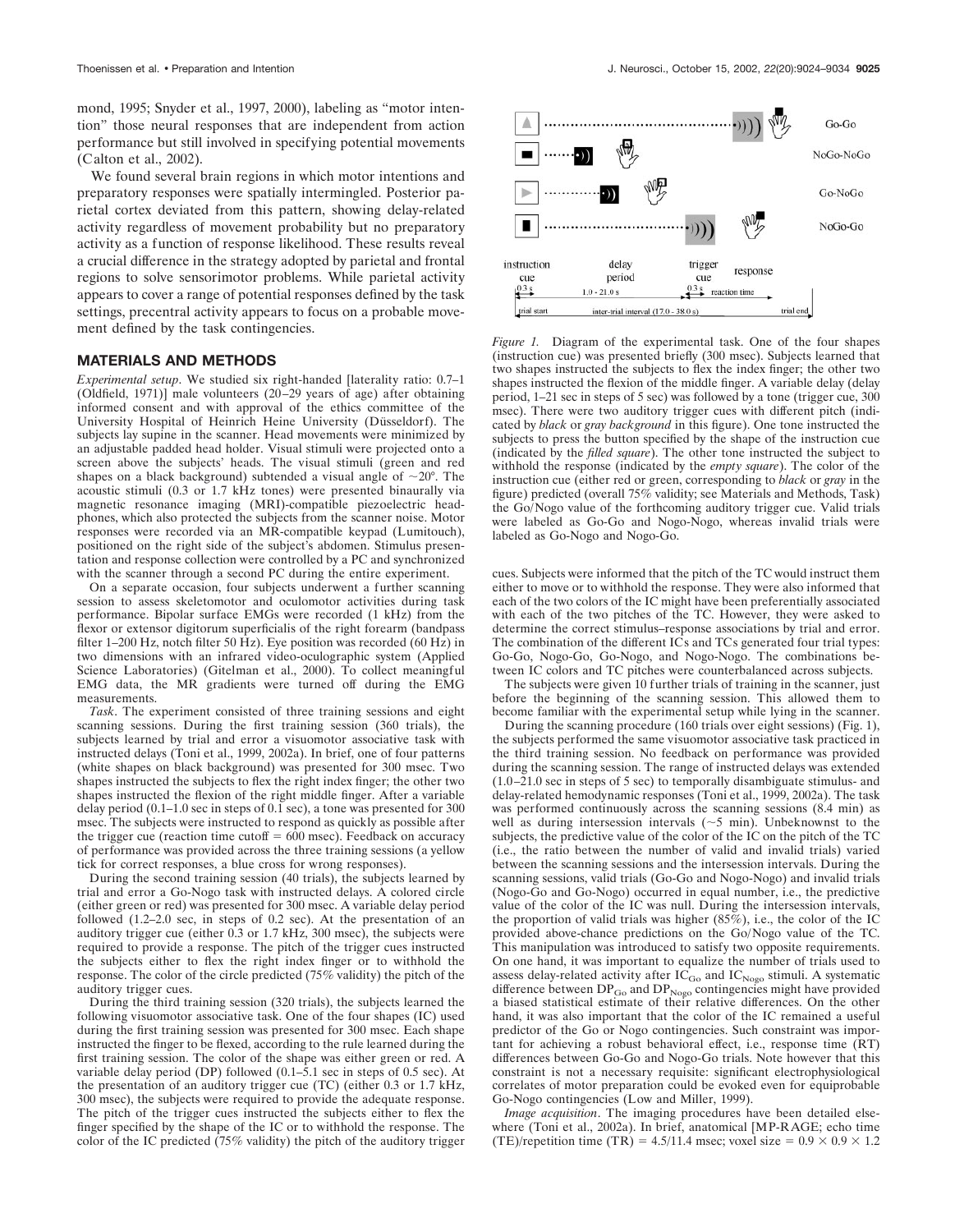mm) and blood oxygen level-dependent (BOLD)-sensitive functional images (T2\*-weighted echo-planar imaging;  $TE/TR = 66$  msec/4.2 sec; voxel size =  $3.1 \times 3.1 \times 3.3$  mm; 30 slices; 952 images in eight consecutive sessions) were acquired using a VISION scanner operating at 1.5 tesla (Siemens, Erlangen, Germany).

The experimental timing [mean intertrial interval  $(ITI) = 27.5 \pm 10.5$ sec, corresponding to  $6.5 \pm 2.5$  TRs] allowed us to characterize the evoked hemodynamic responses (EHRs) at a finer temporal resolution than the actual TR (Josephs et al., 1997; Toni et al., 2002a) while preserving a field of view over the whole brain.

The wide range of instructed delays (Fig. 1) allowed us to partition the EHRs into three independent components: one aligned with the instruction cue, one aligned with the trigger stimulus, and one extending over the delay period. The pseudorandom variation in the delay period between the instruction cue and the trigger stimulus ensured that the subjects could not anticipate the time of occurrence of the trigger cue. The extensive range of delays ensured that the subjects were ready to respond at any time after the presentation of the instruction cue. The pseudorandom presentation of different trial types ensured that the subjects could not anticipate the order of the conditions.

*Image analysis*. The data were analyzed with SPM99 (Statistical Parametric Mapping). Standard preprocessing procedures were applied (Toni et al., 1998, 1999). The statistical model consisted of independent partitions for each behavioral component of the task. We considered three task epochs (IC-, DP-, and TC-related activity), further subdivided into separate components according to the task contingencies (Go and Nogo for IC and DP; Go-Go, Go-Nogo, Nogo-Go, and Nogo-Nogo for TC). This scheme originated eight independent partitions, labeled as  $IC<sub>Go</sub>$ ,  $IC_{Nogo}$ ,  $DP_{Go}$ ,  $DP_{Nogo}$ ,  $TC_{GoGo}$ ,  $TC_{GoNogo}$ ,  $TC_{NogoGo}$ , and  $TC_{NogoNogo}$ . Each partition represented an independent component of the same model with temporal basis functions [a canonical hemodynamic response function (Friston et al., 1998)] time locked to their occurrence. Delayrelated activities (i.e.,  $DP_{Go}$  and  $DP_{Nogo}$ ) were time locked at the onset of the corresponding IC and extended over the delay period. DP-related activity is thus defined by a time interval rather than by a specific time point. We have previously characterized sustained preparatory activity with a flexible model requiring few assumptions on the timing and intensity of the EHRs (Toni et al., 2002a). In this study, we have adopted a more parsimonious approach, to emphasize statistical sensitivity over model flexibility.

Low-frequency signal drifts over time, residual head movementrelated effects, changes in mean signal over the whole brain, and overall differences across sessions and subjects were included in the model and considered as effects of no interest.

*Statistical inference*. The statistical significance of the estimated EHRs was assessed using *t* statistics in the context of a multiple regression analysis. The null hypothesis was that the variance explained by a given regressor was consistent with the residual error, once the variance explained by the other components of the model was accounted for. Linear compounds (contrasts) were used to determine the effect associated with each behavioral component of the task, generating *t* values for each voxel in the image, i.e., statistical parametric maps of *t* values [SPM(*t*)s]. These contrast images indicate the spatial distribution of significant event-related activity for a given task component. We focused our analyses on specific sustained activity during the Go and Nogo trials  $(DP_{Go}$  and  $DP_{Nogo}$ , i.e., DP-related activity after  $IC_{Go}$  and  $IC_{Nogo}$  stim-<br>uli, respectively). The specificity of DP-related activities was ensured by directly contrasting DP responses with the relative IC and TC activities (i.e.,  $DP_{Go}$  vs  $IC_{Go}TC_{GoGo}$ ;  $DP_{Nogo}$  vs  $IC_{Nogo}TC_{Nogo}$ ). In other words, the statistical search aimed at those voxels in which DP responses were stronger than IC or TC responses. This procedure ensured that the sustained responses were not contaminated by transient stimulus- or movement-related signals. By the same token, this procedure biased our search against those voxels showing both DP- and IC- (or TC-)related activities. However, because such criterion was applied at each and every voxel over the whole brain, it did not bias the search for regional patterns of DP-related activities.

We addressed the following relationships between  $DP<sub>Go</sub>$  and  $DP_{\text{Nogo}}$ : (1)  $DP_{\text{Go}} > DP_{\text{Nogo}}$ ; (2)  $DP_{\text{Go}} = DP_{\text{Nogo}}$ ; (3)  $DP_{\text{Go}} < DP_{\text{Nogo}}$ (see Table 1).

Differential motor preparatory activity ( $DP<sub>Go</sub> > DP<sub>Nogo</sub>$ ) was assessed in two ways: (1)  $DP<sub>Go</sub>$  and  $DP<sub>Nogo</sub>$  activities were directly compared  $(DP_{Go}$  vs  $DP_{Nogo}$ ); (2) differential preparatory activity  $(DP_{Go}$  vs  $DP_{Nogo}$ ) was isolated within the cerebral network showing  $DP<sub>Go</sub>$  activity over and

above transient IC- or TC-related activity for the same trial type  $(DP<sub>Go</sub>)$ vs  $IC_{Go}TC_{GoGo}$ ).

Delay-related activity independent from the amount of motor preparation ( $DP_{Go} = DP_{Nogo}$ ) was assessed through a multiple masking procedure between DP-related activities expressed during the Go and Nogo trials, over and above transient IC- or TC-related activity  $[$ (DP $<sub>Go</sub>$  vs</sub>  $IC_{Go}TC_{GoGo)}$  and  $(DP_{Nogo}$  vs  $IC_{Nogo}TC_{NogoNogo})$ ]. The inference here is about the probability of having delay-related activity after either  $IC_{Go}$  or  $IC_{Nogo}$  stimuli that co-occurs in the same voxel (Friston et al., 1996). In other words, this analysis assessed common and comparable activities across the two delay periods.

Higher activity during  $DP<sub>Nogo</sub>$  than  $DP<sub>Go</sub>$  was assessed through the following comparisons: (1)  $DP_{Nogo}$  and  $DP_{Go}$  activities were directly compared (DP<sub>Nogo</sub> vs DP<sub>Go</sub>; (2) differential activity between DP<sub>Nogo</sub> and  $DP<sub>Go</sub>$  was isolated within the cerebral network showing  $DP<sub>Nogo</sub>$  activity over and above transient IC- or TC-related activity for the same trial type ( $DP_{Nogo}$  vs  $IC_{Nogo}TC_{NogoNogo}$ ).<br>Gaussian field theory allowed us to make inferences corrected for the

number of nonindependent comparisons (Friston et al., 1995b). The effective degrees of freedom of the error term took into account the temporal autocorrelation of the data (Friston et al., 1995a). Contrast images [SPM(*t*)s] were masked by a smooth group average of segmented graymatter mean T2\* images. This procedure ensured that only gray-matter voxels were included in the results.

We report the results of a fixed-effect group analysis. The inferences we provide are about the presence of an effect in these subjects during these scanning sessions and not about the average size of the effect in the population from which the subjects were drawn (Friston et al., 1999a,b). The statistical threshold used ( $p < 0.05$  corrected for search volume) was  $SPM(t_{4519}) > 4.57$  [SPM( $t^2$ <sub>4519</sub>)  $> 3.05$  for the conjunction analysis]. In addition to this exploratory analysis, we also tested our null hypotheses on volumes of interests (VOIs). We have used VOIs objectively defined on the basis of functional–anatomical information obtained in previous, related experiments (Toni et al., 1999) and extending over the full-width half-maximum of the  $SPM(t)$  (13 mm). This procedure ensures an enhanced sensitivity (reduced type II errors) without affecting the specificity of the results. The statistical threshold used in these anatomically constrained analyses was  $p < 0.05$  corrected for the search volume over each VOI.

Anatomical details of significant signal changes were obtained by superimposing the  $SPM(t)$ s on both the structural and mean functional images of each subject. The atlases of Duvernoy et al. (1991), Ono et al. (1990), and Schmahmann et al. (1999) were used to identify relevant anatomical landmarks.

*Behavioral analysis*. The mean RTs and median error rates were measured for the trials performed during the scanning sessions. RTs and error rates were compared (two-tailed paired  $t$  test;  $p < 0.01$ ) across experimental conditions ( $TC_{GoGo}$ ,  $TC_{NogoGo}$ ). Furthermore, to assess response homogeneity across time and delays, RTs were linearly regressed over two different explanatory variables: experimental time (session  $1-8$ ) and length of the delay period  $(1.0-21.0 \text{ sec in five steps})$ of 5 sec). Analysis of regression assessed the significance of the slope  $(p < 0.01)$ .

EMG and eye position recordings were examined off-line. Means and SDs of at least 16 artifact-free trials were measured for each subject during the delay period across the two experimental conditions (i.e., time interval between the offset of the visual instruction cue and the onset of the auditory trigger cue during either  $DP_{Go}$  or  $DP_{Nogo}$  trials). Paired *t* tests assessed the significance of the experimental manipulation ( $p <$ 0.05; two-tailed distribution).

#### **RESULTS**

#### **Task performance**

The subjects were debriefed at the end of the experiment. They consistently (six of six) reported to have performed the task without considering the color of the IC, because they thought it did not provide reliable information on the instruction conveyed by the following TC.

In contrast with their belief, there was a significant difference in RTs across conditions [Go-Go:  $484 \pm 34$  msec (mean  $+$  SD); Nogo-Go: 567  $\pm$  31 msec;  $t_{(5)} = 7.63$ ;  $p < 0.01$ ] (Fig. 2*A*). This effect could not be explained by differential error rates [Go-Go: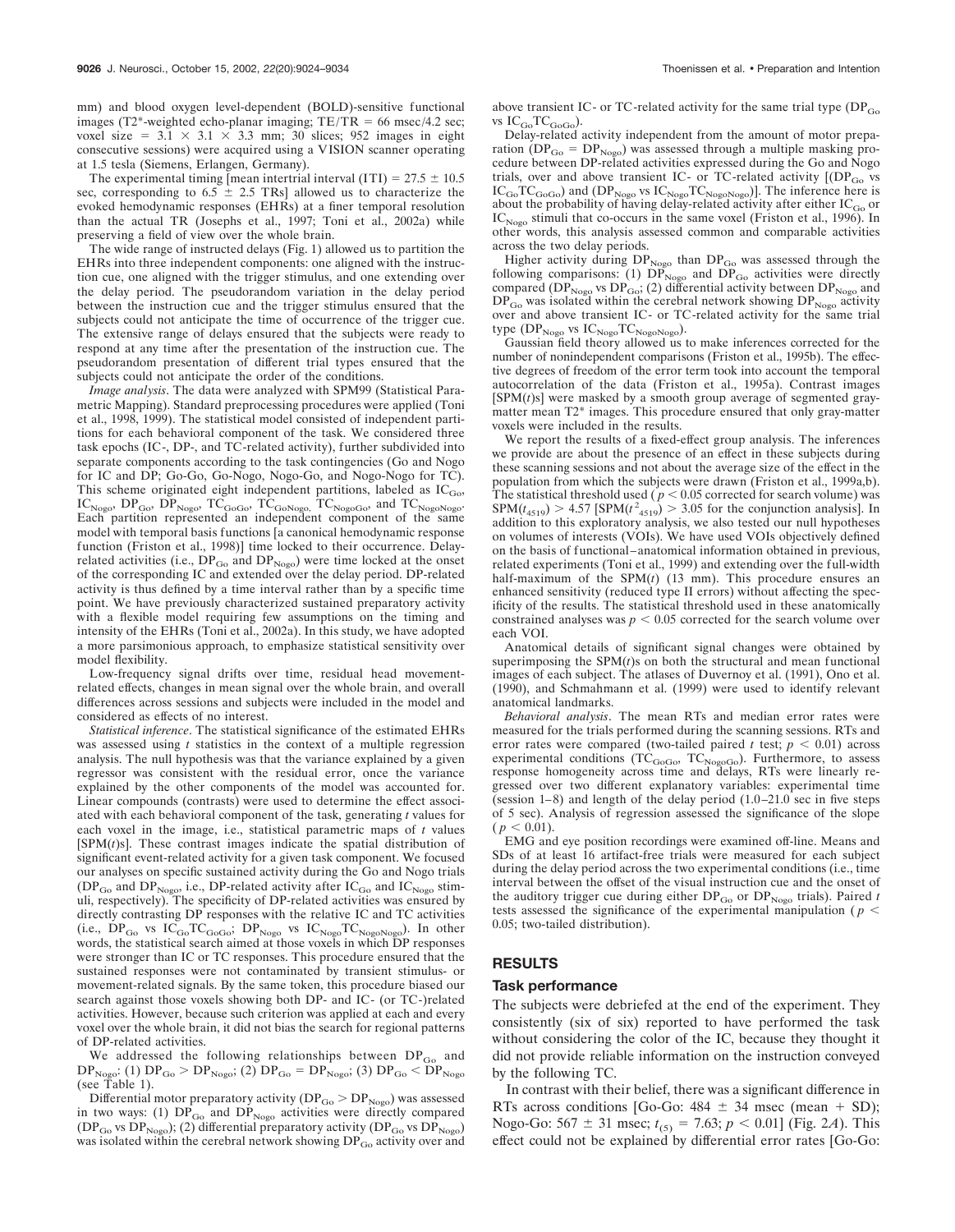

*Figure 2.* Behavioral data. *A*, Reaction times  $(RT)$  (mean  $\pm$  SE); *B*, error rate measured in the Go-Go (*black histogram*) and Nogo-Go ( *gray histogram*) conditions; *C*, representative EMG; *D*, eye position recording from four individual trials in a single subject. *Left column*, *Vertical dashed* or *dotted lines* represent the onset of the *Go* or *Nogo* visual instruction cues, respectively. *Right column*, *Vertical dashed* or *dotted lines* represent the onset of the Go or Nogo auditory trigger cues, respectively.

 $3.0 \pm 1.0\%$  (median + SD); Nogo-Go 2.5  $\pm$  2.1%;  $t_{(5)} = 0.78; p >$ 0.4] (Fig. 2*B*). The RTs, averaged over each session for each subject, did not show any consistent trend as a function of experimental time or length of delay, consistent with our previous reports (Toni et al., 2002a,b). This indicates that the unpredictable timing of the TC avoided response anticipation and homogeneously triggered motor preparation across the whole range of delays and scanning time.

We have shown previously (Toni et al., 2002a) that in this experimental setup, skeletomotor and oculomotor activities do not contaminate DP-related activity. EMG and eye-position measurements confirmed our previous findings (Fig. 2*C*,*D*). The subjects performed the task according to the instructions, providing an overt response only after the presentation of the appropriate trigger cue. Eye position measurements confirmed that task performance did not affect the pattern of gaze displacements across experimental epochs and conditions. In particular, there were no differential tonic shifts of the gaze, nor were there differential numbers of eye movements between the two delay periods  $[DP<sub>G</sub>]<sub>G</sub>$ : 1.4, 1.4  $\pm$  0.9, 0.8° (mean  $\times$  coordinate, mean *y* coordinate  $\pm$  SE *x*, SE *y*); 16.2, 11.1  $\pm$  1.6, 1.6° (mean  $\times$  variability, mean *y* variability  $\pm$  SE *x*, SE *y*); DP<sub>Nogo</sub>: 1.3, 1.2  $\pm$  0.5, 0.7°; 14.8, 11.1  $\pm$ 1.8, 2.4°].

# **Statistical parametric maps**

The following section describes the SPM(*t*)s associated with each of the three comparisons of interest of the study (Table 1). Significant differential activations are listed in Tables 2, 3, and 4 and illustrated in Figure 3.

Specific differential motor preparatory activity  $(DP_{Go}$  vs  $DP<sub>Nogo</sub>$ ) was found in the right cerebellar cortex and in right prefrontal cortex. Figure 3*C* ( *green clusters*) provides anatomical details for the responses evoked in lobule HV/HVI of the cerebellum. Comparison of  $DP_{Go}$  versus  $IC_{Go}TC_{GoGo}$  (masked by  $DP<sub>Go</sub>$  vs  $DP<sub>Nogo</sub>$ ) revealed additional preparatory activities in the left putamen, in the claustrum, and in extrastriate, mediotemporal, and frontal cortex. Figure 3 ( *green clusters*) provides anatomical details for the responses evoked in the anterior portion of the left putamen (Fig. 3*G*), along the left hippocampus (Fig. 3*G*), in the dorsal precentral gyrus (Fig. 3*J*), and in the right inferior frontal sulcus and left superior frontal sulcus (Fig. 3*M*).

Specific DP-related activity uncorrelated with the likelihood of executing a movement  $[(DP<sub>Go</sub> vs IC<sub>Go</sub>TC<sub>GoGo</sub>)$  and  $(DP<sub>Nogo</sub> vs$  $IC_{Nogo}TC_{NogoNogo})$ ] was found in a set of cortical and subcortical areas often contiguous to those showing preparatory activity. Common and comparable activities across the two delay periods were found bilaterally at the level of the putamen and in temporal, parietal, and frontal cortices.  $DP_{Go}$  and  $DP_{Nogo}$  evoked similar activities in the anterior third of the right superior frontal sulcus, in the left pars opercularis and right pars orbitalis of the inferior frontal gyrus, along the superior ramus of the left precentral gyrus (Fig. 3*J*, *yellow clusters*), in the paracentral ramus of the left cingulate sulcus, bilaterally along the anterior and middle thirds of the intraparietal sulcus (Fig. 3*G*,*J*), on the left superior parietal lobule, bilaterally along the middle third of the superior temporal gyrus, on the right parahippocampal gyrus, and bilaterally in the hippocampus (Fig. 3*C*,*J*).

Stronger evoked hemodynamic responses during  $DP_{Nogo}$  as compared with  $DP<sub>Go</sub>$  were found in two confined regions of extrastriate cortex. Inspection of their time courses showed a stronger reduction of BOLD signal during  $DP<sub>Go</sub>$  than  $DP<sub>Nogo</sub>$ . In the absence of *a priori* hypothesis on this activity pattern, this particular result will not be explored further in this report. Sustained activity expressed during the delay period of Nogo trials ( $DP_{Nogo}$  vs  $IC_{Nogo}TC_{Nogo}$ , masked by  $DP_{Nogo}$  vs  $DP_{Go}$ ) was found at the level of parietal and premotor cortices, mainly in the left hemisphere.  $DP_{Nogo}$  evoked responses along the superior ramus of the precentral sulcus (Fig. 3*G*,*J*, *red clusters*), in the paracentral ramus of the cingulate sulcus, along the anterior and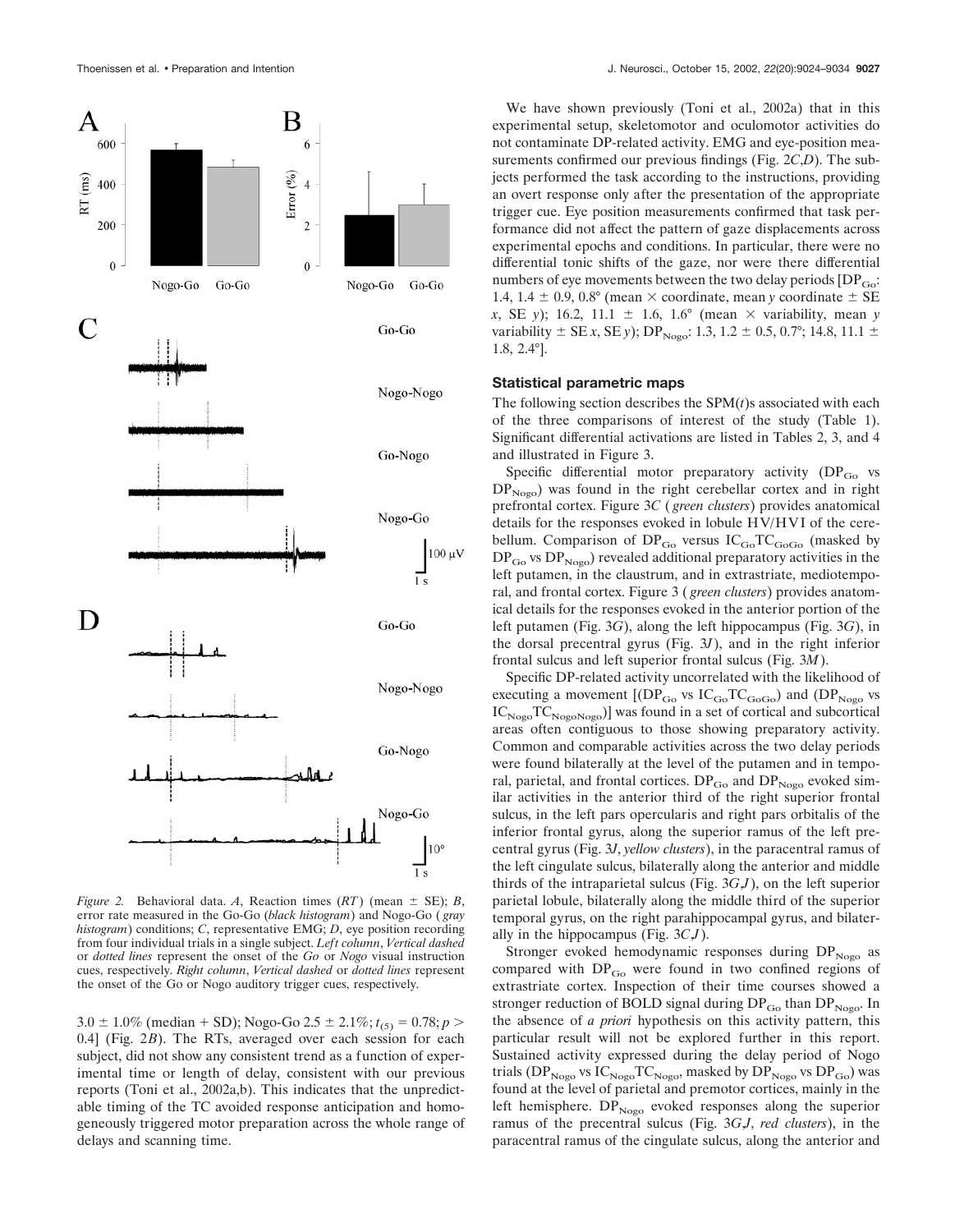| Table 1. Comparisons between $DP_{Go}$ and $DP_{Nogo}$ |                                                                                              |  |
|--------------------------------------------------------|----------------------------------------------------------------------------------------------|--|
| Functional relationship                                | Contrast                                                                                     |  |
| Motor preparation                                      | $DP_{Go}$ versus $DP_{Nogo}$                                                                 |  |
| $(DP_{Go} > DP_{Nogo})$                                | $DP_{Go}$ versus $IC_{Go}TC_{Go}$ masked by $DP_{Go}$ versus $DP_{Noeo}$                     |  |
| Motor intention                                        | $DP_{GoR \text{ versus } IC_{Go}}$ $TC_{Go}$ and $DP_{Nogo}$ versus $IC_{Nogo}TC_{NogoNogo}$ |  |
| $(DP_{Go} = DP_{Nogo})$                                |                                                                                              |  |
| Motor inhibition                                       | $DP_{Nogo}$ versus $DP_{Go}$                                                                 |  |
| $(DP_{Nogo} > DP_{Go})$                                | $DP_{Nogo}$ versus $IC_{Nogo}TC_{Nogo}$ masked by $DP_{Nogo}$ versus $DP_{Nogo}$             |  |

## Table 2. Differential motor preparatory activity ( $DP<sub>Go</sub> > DP<sub>Nogo</sub>$ )

| Anatomical region        | Stereotactic coordinates                                                   | $Z$ value |
|--------------------------|----------------------------------------------------------------------------|-----------|
|                          | $DP_{Go}$ versus $DP_{Nogo}$                                               |           |
| Superior frontal sulcus  |                                                                            |           |
| Anterior third           | 22, 66, 0                                                                  | 4.68      |
| Lateral orbital sulcus   | $36, 54, -10$                                                              | 5.18      |
| Cerebellum               | $28, -46, -34$                                                             | 4.81      |
|                          | $DP_{Go}$ versus $IC_{Go}TC_{GoGo}$ masked by $DP_{Go}$ versus $DP_{Nogo}$ |           |
| Superior frontal sulcus  |                                                                            |           |
| Middle third             | $-20, 30, 42$                                                              | 5.59      |
| Cingulate sulcus         |                                                                            |           |
| Anterior third           | 12, 46, 4                                                                  | 5.82      |
| Inferior frontal gyrus   |                                                                            |           |
| Pars orbitalis           | $48, 34, -10$                                                              | 6.03      |
| Lateral convexity        | 54, 32, 4                                                                  | 4.67      |
| Precentral gyrus         | $-10, 8, 60$                                                               | $3.43*$   |
| Hippocampus              | $34, -16, -24$                                                             | 6.57      |
| Head                     | $-32, -16, -24$                                                            | 5.60      |
| Body                     | $-26, -34, -14$                                                            | 6.75      |
| Tail                     | $-18, -42, 0$                                                              | 6.48      |
| Superior temporal sulcus | $-58, -14, -22$                                                            | >8        |
| Middle third             | $58, -10, -22$                                                             | >8        |
| Posterior third          | $-52, -34, 2$                                                              | 5.38      |
| Claustrum                | $-34, 10, -14$                                                             | 5.16      |
|                          | $34, 12, -18$                                                              | 5.08      |
| Putamen                  | $-28, 8, 2$                                                                | 4.97      |

 $*_{p}$  < 0.05 corrected for VOI search volume.

posterior thirds of the intraparietal sulcus, and in the superior parietal lobule.

#### **Evoked hemodynamic responses**

The following section characterizes the evoked hemodynamic responses of some relevant areas. The experimental design allowed us to distinguish the percentage adjusted BOLD signal associated with the IC, the DP, or the TC (Fig. 1). IC- and DP-related activities were further subdivided according to the task contingencies in two categories each  $(IC_{Go}$ ,  $IC_{Nogo}$ ,  $DP_{Go}$ ,  $DP<sub>Nogo</sub>$ ). TC-related activities were subdivided into four categories, according to the combination of instruction and trigger cues  $(TC_{GoGo}, TC_{GoNogo}, TC_{NogoGo}, TC_{NogoNogo}).$ 

# *EHRs associated with specific preparatory activity*  $(DP_{Go} > DP_{Nogo})$

Figure 3*E* illustrates the EHRs for a local maximum in lobule HV/HVI of the cerebellar cortex. This anatomical region showed a specific sustained response during the delay period after a "Go" instruction cue (in *green*). The specificity of the former response

can be appreciated when compared with the EHR evoked during the same instructed delays, but after a "Nogo" instruction cue (in *red*). Furthermore, there was a clear movement-related response  $(TC_{\text{GoGo}})$  in *gray*), but no response after  $TC_{\text{GoNogo}}$  (in *black*). Finally, it can be seen that there was no consistent IC-related activity ( $IC_{GoGo}$ , in *blue*). The anatomical location and the signal strength of the former pattern of activities can be compared with that shown in Figure 3D. This cluster  $(22, -54, -24)$  emerged from the contrast between activity time-locked to  $TC_{\text{GoGo}}$  and activity time-locked to  $TC_{GoNogo}$ . Therefore, this comparison isolates movement-related signals, having controlled for the instruction- and preparatory-related activities of the task. There was a clear, strong, movement-related response during Go-Go trials (curve in *gray*), a weaker response during Nogo-Go trials (curve in *magenta*), and an even weaker response time-locked to the TC during Go-Nogo trials (curve in *black*). This cerebellar cluster did not show any IC- or DP-related responses.

Differential preparatory activity ( $DP<sub>Go</sub> > DP<sub>Nogo</sub>$ ) emerged also at the level of the head of the right hippocampus. Figure 3*B* shows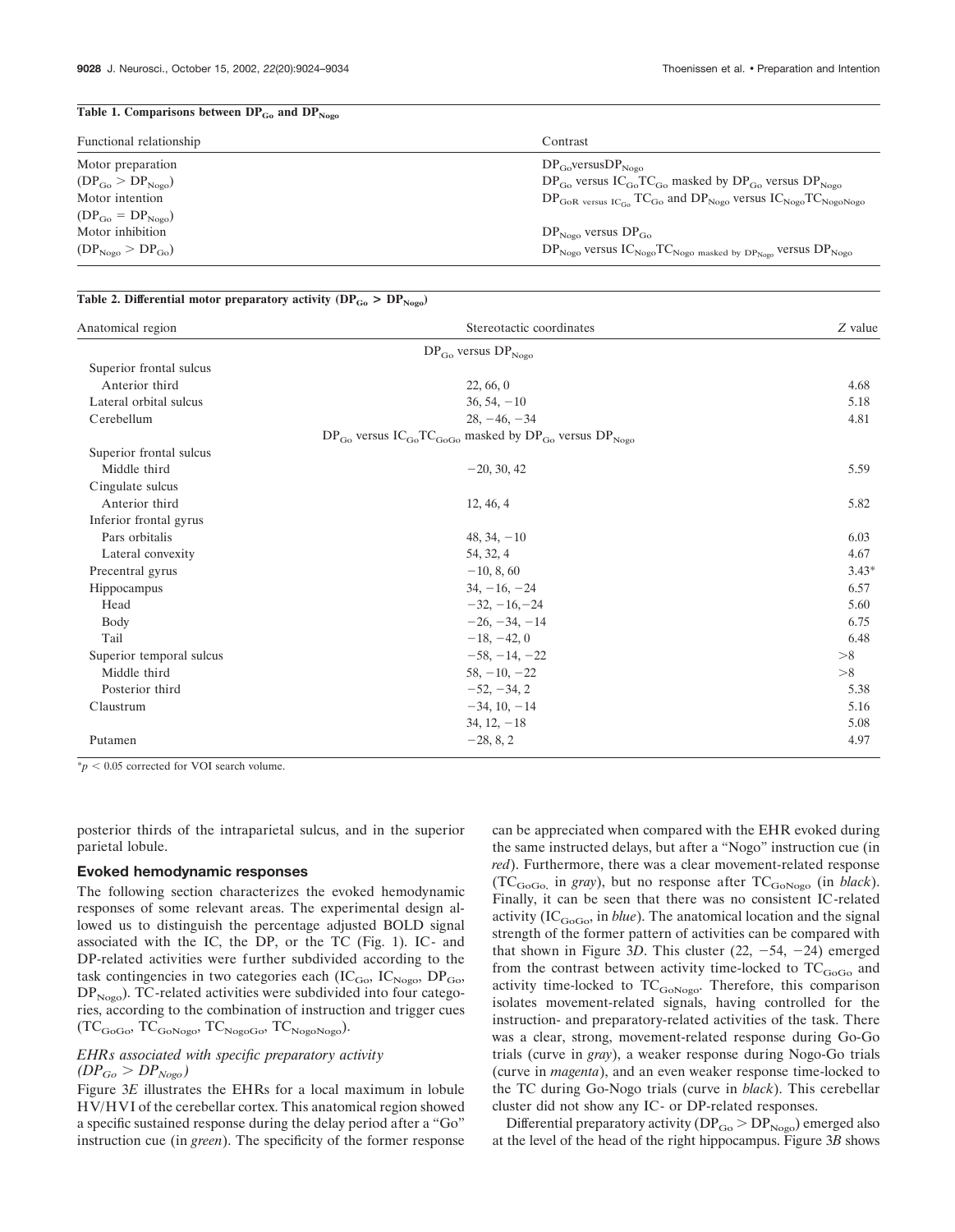# Table 3. Delay-related activity independent from the amount of motor preparation  $(DP_{Go} = DP_{Nogo})$

| Anatomical region        | Stereotactic coordinates                                                                                     | Z value |
|--------------------------|--------------------------------------------------------------------------------------------------------------|---------|
|                          | $DP_{\rm Go}$ versus $IC_{\rm Go}TC_{\rm GoGo}$ and $DP_{\rm Nogo}$ versus $IC_{\rm Nogo}TC_{\rm Nogo Nogo}$ |         |
| Superior frontal sulcus  |                                                                                                              |         |
| Anterior third           | 16, 66, 12                                                                                                   | 5.08    |
| Inferior frontal gyrus   |                                                                                                              |         |
| Pars opercularis         | $-44, 34, -16$                                                                                               | 4.79    |
| Pars orbitalis           | $48, 42, -16$                                                                                                | 4.71    |
| Cingulate sulcus         |                                                                                                              |         |
| Paracentral ramus        | $-6, 2, 54$                                                                                                  | 5.66    |
| Precentral sulcus        |                                                                                                              |         |
| Superior ramus           | $-22, 8, 56$                                                                                                 | 5.51    |
|                          | $-16, 6, 66$                                                                                                 | 5.42    |
| Intraparietal sulcus     |                                                                                                              |         |
| Anterior third           | $-30, -48, 48$                                                                                               | 7.50    |
|                          | $34, -44, 46$                                                                                                | 4.75    |
| Middle third             | $-32, -64, 42$                                                                                               | 4.87    |
|                          | $34, -60, 42$                                                                                                | 7.01    |
|                          | $46, -56, 36$                                                                                                | 5.06    |
| Superior parietal lobule | $-18, -54, 60$                                                                                               | 4.75    |
| Parahippocampal gyrus    | $30, -34, -18$                                                                                               | 6.84    |
| Hippocampus              |                                                                                                              |         |
| Head                     | $24, -12, -22$                                                                                               | 6.33    |
| <b>Body</b>              | $-32, -24, -18$                                                                                              | 5.94    |
| Tail                     | $-22, -38, -2$                                                                                               | 5.06    |
| Superior temporal sulcus |                                                                                                              |         |
| Middle third             | $52, -14, -24$                                                                                               | 5.70    |
|                          | $62, -14, -12$                                                                                               | 4.76    |
|                          | $-56, -18, -22$                                                                                              | 5.44    |
| Putamen                  | $34, -8, 6$                                                                                                  | 5.27    |
|                          | $-30, -2, 6$                                                                                                 | 4.89    |
|                          |                                                                                                              |         |

# Table 4. Differential delay-related activity  $(DP_{Nogo} > DP_{Go})$

| Anatomical region         | Stereotactic coordinates                                                           | Z value |
|---------------------------|------------------------------------------------------------------------------------|---------|
|                           | $DP_{\text{Nogo}}$ versus $DP_{\text{Go}}$                                         |         |
| Occipito-parietal fissure |                                                                                    |         |
| medial portion            | $4, -76, 38$                                                                       | 4.70    |
| Lingual gyrus             | $-4, -92, 2$                                                                       | 4.79    |
|                           | $DP_{Nogo}$ versus $IC_{Nogo}TC_{NogoNogo}$ masked by $DP_{Nogo}$ versus $DP_{Go}$ |         |
| Cingulate sulcus          |                                                                                    |         |
| Paracentral ramus         | $-8, -4, 50$                                                                       | 4.78    |
| Precentral sulcus         |                                                                                    |         |
| Superior ramus            | $-32, -14, 62$                                                                     | 6.33    |
|                           | $-24, -10, 66$                                                                     | 4.63    |
| Intraparietal sulcus      |                                                                                    |         |
| Anterior third            | $-36, -44, 48$                                                                     | 6.63    |
|                           | $-44, -24, 56$                                                                     | 5.00    |
| Posterior third           | $40, -60, 42$                                                                      | 4.69    |
| Superior parietal lobule  | $-32, -56, 60$                                                                     | 4.62    |

that sustained activity was expressed during the DP of both trial types, but more strongly after the Go (curve in *green*) than the Nogo (curve in *red*) instruction cues. There was also a BOLD signal decrease time-locked to the TC during the Nogo-Go trial (curve in *magenta*). This latter response is unlikely to be directly associated with the performance or inhibition of a movement, because there were no TC-related responses during the Go-Go and Go-Nogo trials (Fig. 3*B*, curves in *gray* and *black*, respectively).

Preparatory activity was found at the level of the left dorsorostral putamen (Fig. 3*F*,*G*). The specific sustained preparatory response ( *green* curve) is significant against the smaller response obtained during the delay periods after "Nogo" instruction cues (*red* curve). Furthermore, this subcortical cluster showed a movement-related response during "Go-Go" trials ( *gray* curve).

Two regions of the prefrontal cortex showed significant preparatory activities, as illustrated in Figure 3*L*–*N*. A cluster along the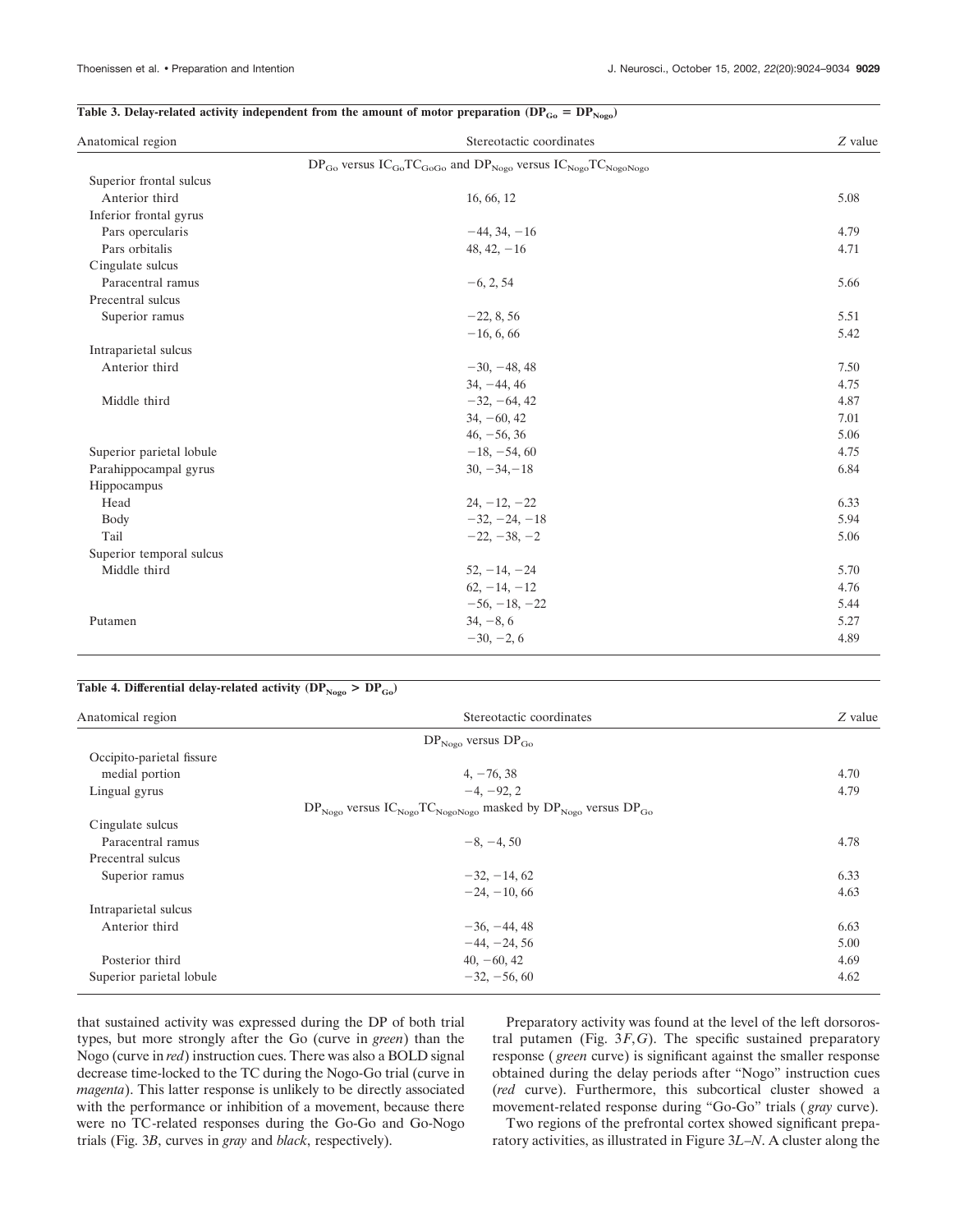

*Figure 3.* Time course and anatomical localization of significant differential evoked hemodynamic responses. Curves show percentage BOLD signal (mean adjusted group data  $\pm$  SE) as a function of time and their anatomical localization. The curves represent responses time-locked either to the instruction cue (IC- and DP-related responses) or to the trigger cue (TC-related responses): in *blue*, IC-related activity (*Figure legend continues*.)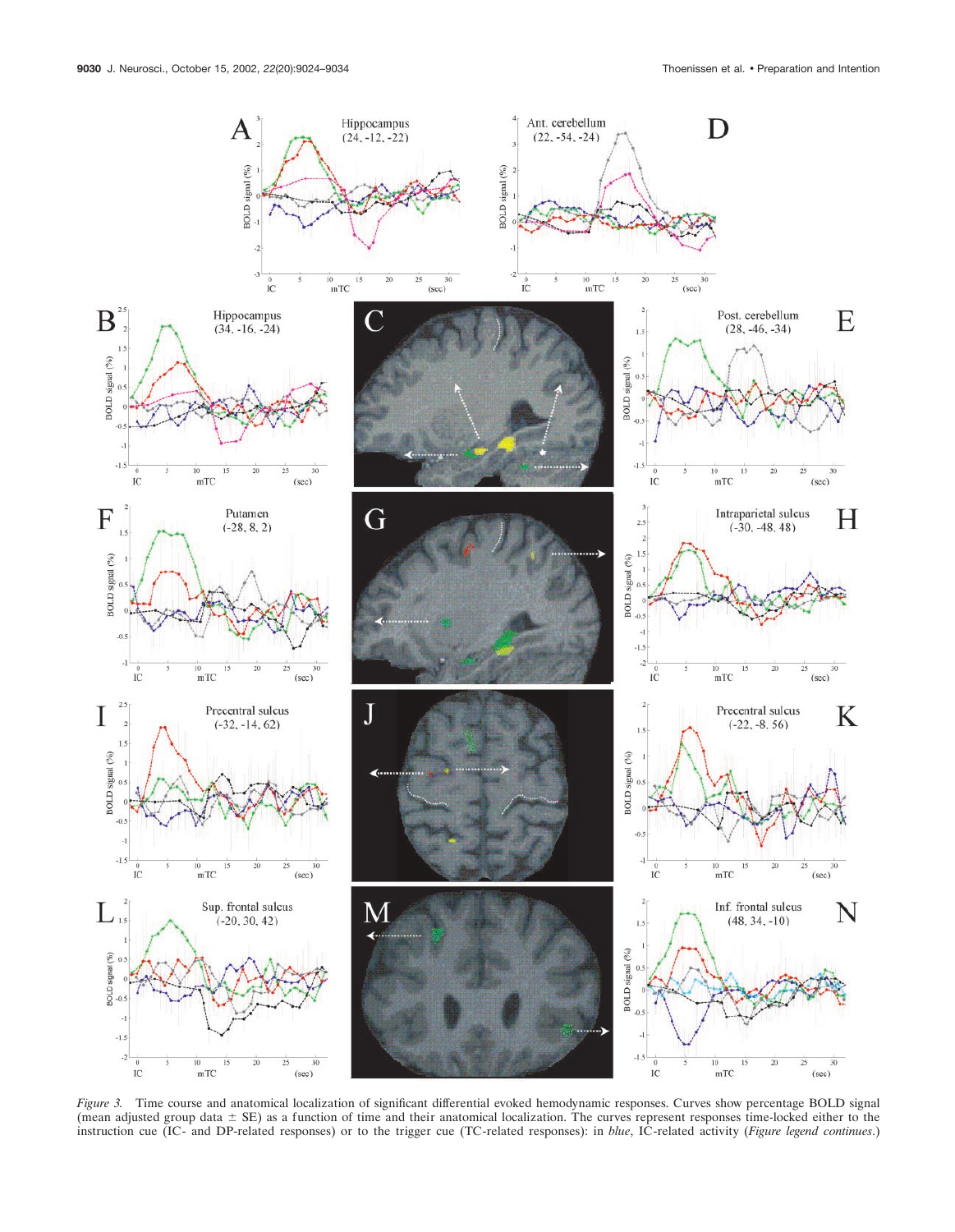middle third of the superior frontal sulcus (Fig. 3*L*,*M*) responded during the delay periods after Go instruction cues ( *green* curve). The responses to the other epochs and components of the task were within the statistical noise of the baseline, apart from a BOLD signal decrease time-locked to the TC during Go-Nogo trials (*black* curve). Preparatory responses emerged also at the level of the pars orbitalis of the inferior frontal gyrus (Fig. 3*M*,*N*). In this cluster, the specific preparatory activity ( *green* curve) was significant against a weaker but present DP-related response during Nogo trials (Fig. 3*N*, curve in *red*). The responses to the other epochs and components of the task were within the statistical noise of the baseline, apart from a BOLD signal decrease time-locked to the IC during Go trials (Fig. 3*N*, curve in *blue*). This appeared to be a specific effect, because no IC-related response can be seen during the corresponding "Nogo" trials (curve in *cyan*).

# *EHRs independent from the level of response preparation*  $(DP_{Go} = DP_{Nogo})$

Comparable levels of activity during the delay period of both Go and Nogo trials ( $DP<sub>Go</sub> = DP<sub>Nogo</sub>$ ) emerged along the head of the right hippocampus (Fig. 3*A*,*C*, cluster in *yellow*), anatomically close to a cluster with preparatory activity (Fig. 3*B*,*C*, cluster in *green*). Interestingly, despite different DP-related responses, both clusters showed a similar decrease in BOLD signal, time-locked to the TC during Go-Nogo trials (Fig. 3*A*,*B*, curves in *magenta*).

Significant DP-related activity independent from the likelihood of performing a movement was found at several locations along the intraparietal sulcus (Table 3). Figure 3, *G* and *H*, illustrates the anatomical location and signal time course of one of these clusters. There were significant and overlapping responses during the delay period of both Go and Nogo trials (Fig. 3*H*, curves in *green* and *red*). The responses to the other epochs and components of the task oscillate within the statistical noise of the baseline. A similar pattern of responses was found more anteriorly, at the level of the superior ramus of the precentral sulcus (Fig. 3*J*,*K*).

# *EHRs associated with tonic response inhibition*  $(DP_{Nogo} > DP_{Go})$

Figure 3, *I* and *J*, illustrates the anatomy and BOLD signal time course of a cluster with a stronger response during  $DP<sub>Nogo</sub>$  than DPGo (see also Fig. 3*G)*. DP-related activity emerged only during Nogo trials (curve in *red*). However, a weak TC-related response can also be detected during Go-Nogo trials (curve in *black*). Note that this pattern of activity is anatomically contiguous to a cluster with a different set of responses (Fig. 3*J*,*K*).

# **DISCUSSION**

In this experiment we have parcellated the neural correlates of delay-related activity after an instruction cue and preceding a motor response into three functional components. By modulating response probability, we have characterized the functional anatomy of movement-dependent DP activity (motor preparation and motor inhibition) as compared with DP activity unaffected by response probability (motor intention).

DP activity was found not only in frontal and parietal regions, but also in several other telencephalic structures (Table 2). Regions expressing motor intentions and preparatory responses were intermingled, except for posterior parietal cortex where DP activity was found regardless of response likelihood (Table 3). In contrast to the distributed nature of preparatory and intentional activities, tonic inhibitory responses emerged only in a circumscribed and lateralized frontoparietal circuit (Table 4).

### **Behavioral performance**

This experiment is concerned with the neural basis of motor cognitive processes in the context of prelearned visuomotor associations. Our experimental manipulation, aimed at varying the degree of motor preparation elicited during the DP, induced a significant effect on RTs (Fig. 2*A*) independent from error rates (Fig. 2*B*). A virtually error-free performance indicates that the information on the movement to be performed was carried over the delay independently from the likelihood of using such information. The homogeneous error rate across conditions excludes disparities in movement selection: equally correct stimulus-driven choices were made in response to both Go and Nogo instruction cues. Finally, the effect of the RTs was not contaminated by overt expectations or movements. The subjects reported that they were unaware of the critical experimental manipulation, and electrophysiological controls excluded differential finger or eye movements across the DP of Go and Nogo trials.

It might be argued that the DP was crossed by holding in memory the IC, rather than preparing a motor response. However, the former strategy would have generated RTs that were a function of delay length (Toni et al., 2002b). Conversely, the independence of RTs from the length of the delay period is consistent with DP-related responses reflecting motor preparatory activity, rather than sensory or memory phenomena (Ilan and Miller, 1998).

It is possible that the  $IC_{Go}$  and  $IC_{Nogo}$  stimuli elicited different amounts of sustained attention during the DP and different amounts of selective attention to the TC. Accordingly, the TC might have been detected or identified later after  $IC_{\text{Nogo}}$  than  $IC<sub>Go</sub> stimuli. In this perspective, the RT costs we found would$ reflect differences in sustained and selective attention to the auditory trigger cue, rather than differences in motor preparation. Our behavioral analysis cannot distinguish between these two possibilities. However, attentional processes produce robust modulations of activity in primary sensory areas (Kastner et al., 1999; Gilbert et al., 2000; Macaluso et al., 2002). No differential effects in or around auditory regions were found when either TC- or DP-related responses were compared directly. Although such a

 $\leftarrow$ 

<sup>(</sup>*Figure legend continued.*) (Go trials); in *cyan*, IC-related activity (Nogo trials); in *green*, DP-related activity (Go trials); in *red*, DP-related activity (Nogo trials); in *gray*, TC-related activity (Go-Go trials); in *black*, TC-related activity (Go-Nogo trials); in *magenta*, TC-related activity (Nogo-Go trials). Signals from local maxima are as follows: *A*, head of hippocampus, ventrorostral sector  $(24, -12, -22)$ ; *B*, head of hippocampus, dorsocaudal sector  $(34, -12)$  $-16, -24$ ; *D*, anterior cerebellum, lobule V (22, -54, -24);  $\vec{E}$ , posterior cerebellum, lobule VI (28, -46, -34); *F*, putamen, dorsorostral sector (-28, 8, 2); *H*, intraparietal sulcus, anterior third  $(-30, -48, 48)$ ; *I*, precentral sulcus, superior ramus  $(-32, -14, 62)$ ; *K*, precentral sulcus, superior ramus  $(-22,$  $-8$ , 56); *L*, superior frontal sulcus, middle third  $(-20, 30, 42)$ ; *N*, inferior frontal sulcus, pars orbitalis (48, 34, -10). In *B*, *G*, *J*, and *M*, the SPM(*t*)s for the relevant contrasts have been superimposed on a representative brain (in *green*:  $DP_{Go} > DP_{Nogo}$ ; in *yellow*:  $DP_{Go} = DP_{Nogo}$ ; in *red*:  $DP_{Go} < DP_{Nogo}$ ; in *white*:  $TC_{G\text{o}G\text{o}} > TC_{G\text{o}Nog\text{o}}$ ). *B*, Parasagittal section (*x* = 28); *G*, parasagittal section (*x* = -28); *J*, transverse section (*z* = 62); *M*, coronal section (*y* = 30). The *white dotted lines* mark the rostral bank of the central sulcus.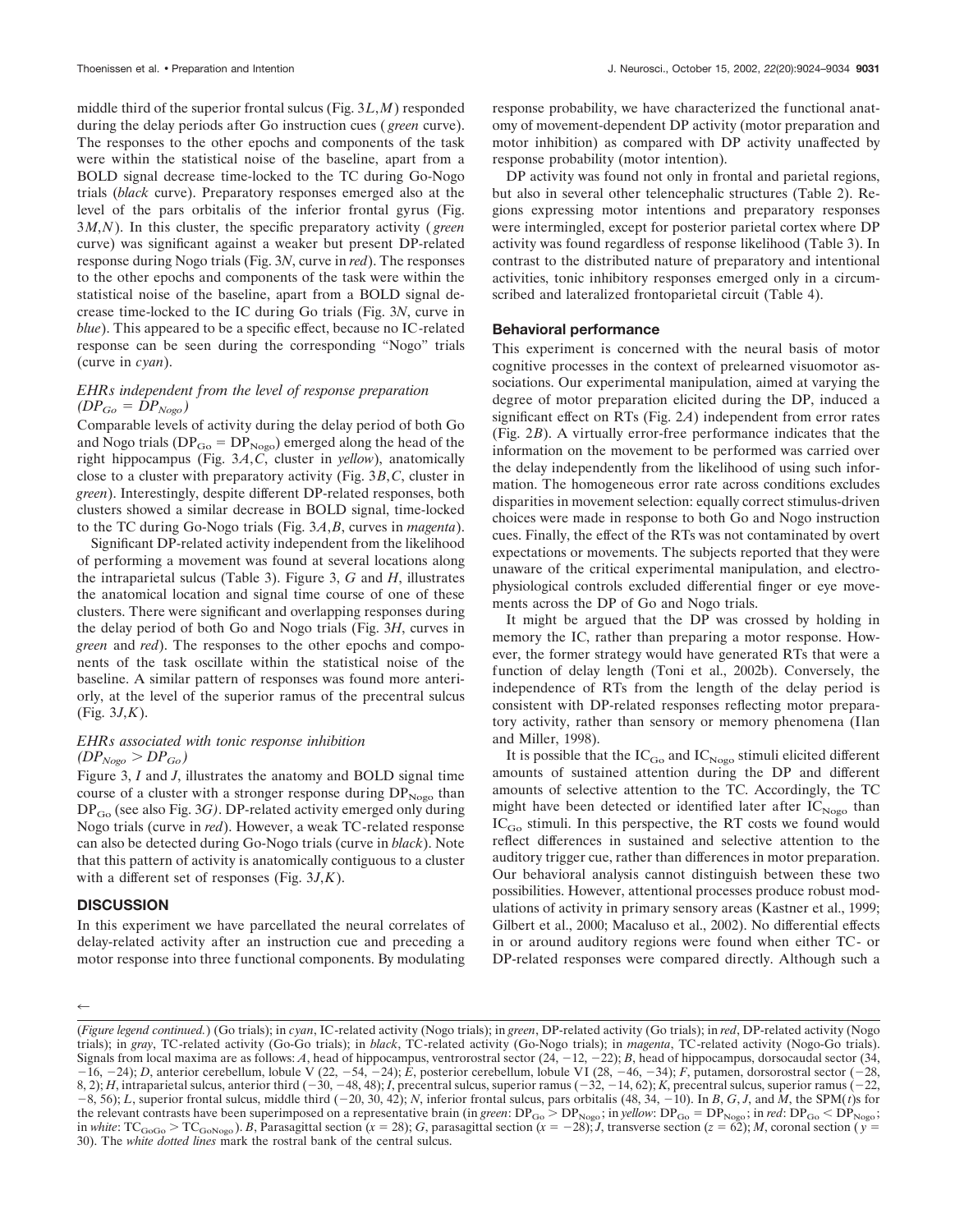negative result awaits further confirmatory evidence, it appears unlikely that differential expectations of a sensory event constitute the main drive behind our DP-related activities.

On these empirical bases and assuming that increased motor preparation reduces the duration of motor processing after TC onset (Crammond and Kalaska, 2000; Miller and Low, 2001), we can interpret the difference in RTs between Go-Go and Nogo-Go trials as reflecting differences in preparatory activity expressed during the DP.

Despite such a difference in RTs, the subjects consistently reported that they performed the task without considering the color of the IC. How can we explain this surprising result? First, the extensive training procedure was based mainly on trial-anderror learning rather than verbal instructions. Such an approach is likely to have taxed procedural rather than declarative mechanisms. Second, the crucial experimental manipulation [timemodulated pseudorandom associations between IC (color) and TC (pitch)] appeared to be irrelevant for correct task performance (Fig. 2*B*) but beneficial for speeding subjects' responses (Fig. 2*A*). Accordingly, it is likely that the color of the IC was used as a context variable rather than a decision variable. In summary, the stochastic and contextual nature of task manipulations might have contributed to prevent their overt detection.

### **Posterior parietal cortex**

Intraparietal and superior parietal regions were responsive during DP (Fig. 3*G*,*J*), regardless of the likelihood of executing a movement. These responses were unlikely to have been driven by the saliency of the IC (Kusunoki et al., 2000), because there were no sensory stimuli during DP. Some parietal regions can display mnestic activity (Chafee and Goldman-Rakic, 1998; Rowe et al., 2000), but sensory memories cannot explain our behavioral results (Toni et al., 2002b). Inhibitory responses have been reported in parietal cortex (Garavan et al., 1999), but such responses should have been most evident during Go-Nogo trials, when time-locked to the TC [Fig. 3*H* (note the flat *black* curve; in these trials the subjects withheld the response, despite having being precued to provide it)]. Finally, this parietal DP activity might reflect anticipation of the sensory consequences of intended actions (Duhamel et al., 1992), but there was no response timelocked to TC during Go-Go trials (Fig. 3*H*, *gray* curve). Rather, our results provide further support for the suggestion that outcome or response probability can influence decision processes before a sensory instruction has identified the correct response (Platt and Glimcher, 1999). Our manipulation of response probabilities shares some features with the study of Platt and Glimcher (1999). However, here we have temporally segregated such manipulations from the neural recordings. During the scanning sessions there was no feedback on performance or imbalances between response probabilities. Overall, our inference extends the scope of previous electrophysiological reports based on single units with directionally selective motor responses (Kalaska and Crammond, 1995; Snyder et al., 1997; Cisek and Kalaska, 2002), insofar as imaging studies can take into account those majorities of cells with DP activity but without selectivity for a particular movement direction (Kurata and Wise, 1988).

## **Precentral cortex**

We found specific preparatory activity in the dorsal aspects of the left precentral gyrus (Table 2, Fig. 3*J*), confirming that while posterior parietal cortex appears to intervene in the visuomotor transformation regardless of movement performance, some precentral clusters modulate their DP activity according to the probability of executing a movement (Kalaska and Crammond, 1995). This result might apparently fit into hierarchical schemes of visuomotor processing, with frontal regions closer than parietal areas to movement execution. In fact, parietofrontal connectivity follows a parallel architecture (Caminiti et al., 1998), reflected in the anatomical heterogeneity of the precentral gyrus (Geyer et al., 2000), recently structured along rostral fronto-dependent regions and caudal parieto-dependent regions (Matelli and Luppino, 2001; Picard and Strick, 2001). Accordingly, caudal (but not rostral) precentral responses resembled parietal activity, i.e., they were uncorrelated with subsequent motor responses (Table 3). Finally, left precentral and parietal regions were also similarly involved in movement inhibition, showing stronger activity during  $DP_{Nogo}$  than during  $DP_{Go}$ , together with a transient TCrelated response during Go-Nogo trials (Fig. 3*I*). Following Strafella and Paus (2001), here we have confirmed that it is possible to spatially segregate neuronal clusters involved in mediating suppression and facilitation of neuromuscular responses.

### **Prefrontal cortex**

This region displayed significant activity during the DP of both Go and Nogo trials (Tables 2, 3). Such DP responses are unlikely to be related to encoding the sensory material, because hemodynamic signals time-locked to IC were either absent (Fig. 3*L*) or limited to the  $IC_{Go}$  stimuli (Fig. 3*N*). Similarly, the pattern of responses time-locked to TC (Fig. 3*L*–*N*) does not appear to be consistent with retrieval phenomena as seen during working memory tasks (Henson et al., 1999; Cadoret et al., 2001). Rather, the negative BOLD response time-locked to  $TC_{Go-Nogo}$  (Fig. 3L, *black* curve) might reflect the involvement of these prefrontal clusters in tonic inhibitory control, necessary to counterbalance the preparatory drive expressed by other portions of the network (Shallice et al., 1989). During Go-Nogo trials, such an inhibitory mechanism would need to be released, giving rise to negative hemodynamic response. In this perspective, the differential DP activities found in prefrontal cortex (Fig. 3*M*) might reflect the prediction of particular task contingencies on the basis of the current sensorimotor context (Fuster, 1997), rather than being directly related to preparation of a specific motor response.

### **Temporal cortex**

We commented on the characteristics of delay-related activity along the superior temporal sulcus in previous related reports (Thoenissen and Toni, 2000; Toni et al., 2001a,b). Here we focus on the delay-related activities found during  $DP_{Go}$  and  $DP_{Nogo}$ trials along the medial temporal lobe (Tables 2, 3, Fig. 3*C*). These activities spanned both axes of the hippocampal complex (Fig. 3*G*). A similar distribution of nonspatial delay-related activity has been found in the macaque hippocampus (Colombo et al., 1998), confirming its role in movement-related functions (Halgren, 1991). Recent studies have highlighted the role of the hippocampal complex in establishing arbitrary associations (Henke et al., 1999; Wise and Murray, 1999; Toni et al., 2001a). The delayrelated responses found in this region might represent activity orchestrating the neocortical circuit involved in the associative aspects of the task (Buzsaki, 1996; Rolls, 1996), occurring independently from external input/output (i.e., the sensorimotor items). However, the negative BOLD signals time-locked to the TC during Nogo-Go trials (Fig. 3*A*,*B*, *magenta* curves) indicate that this region is also responsive to transient events, but apparently only when a motor response becomes necessary via a breach in the predominant rule.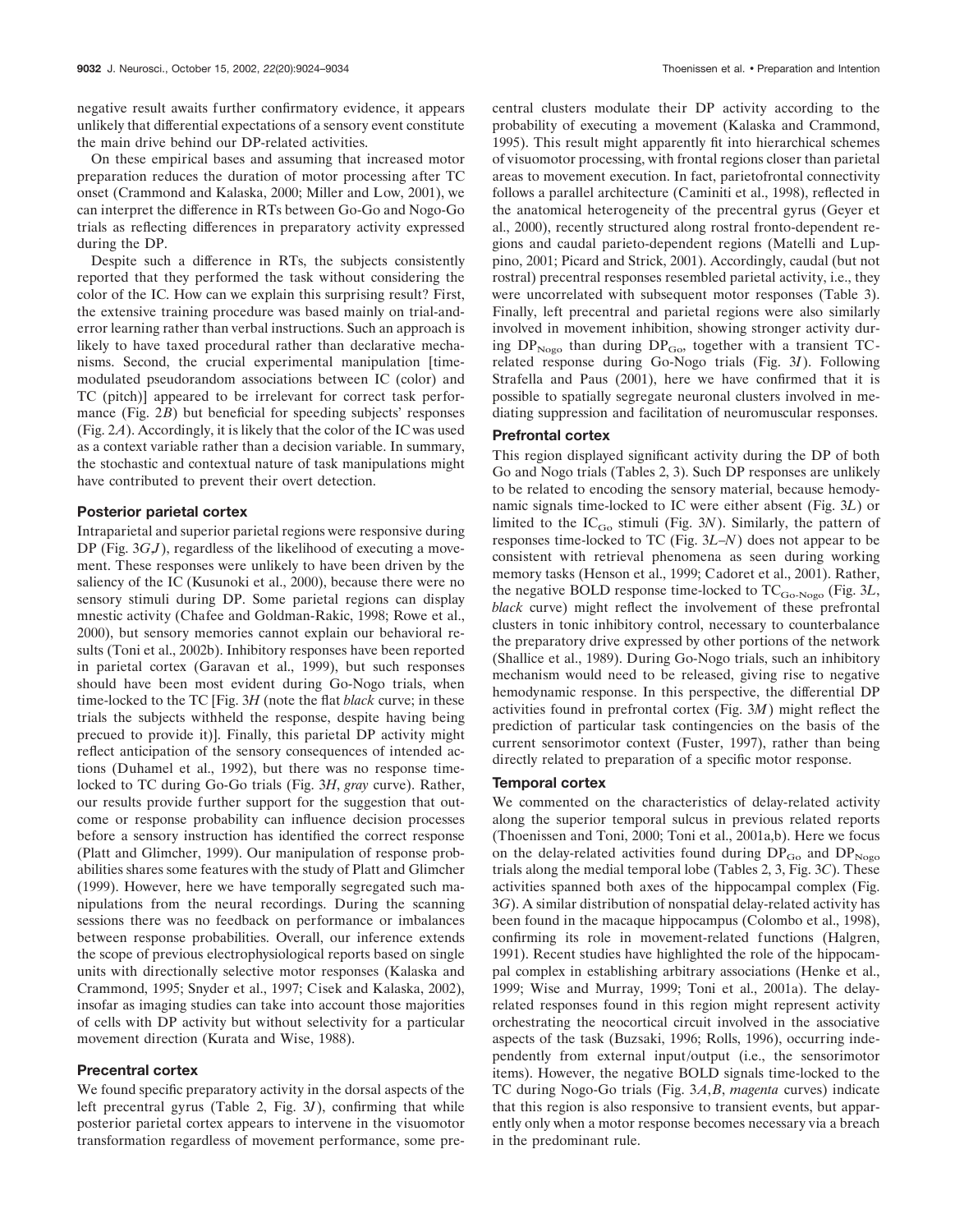### **Subcortical structures**

We found specific preparatory activity in several subcortical structures, including the putamen and cerebellum (Fig. 3*C*–*G*). In agreement with Cui et al. (2000), we found that the anterior cerebellum showed only movement-related activity (lobule V) (Fig. 3*C*, *white cluster*, *D*, *gray* and *magenta* curves). Conversely, the posterior cerebellum showed both preparatory and movement-related activities (lobule VI) (Fig. 3*C*, *green cluster*, *E*, *green* and *gray* curves).

#### **Conclusions**

In this study we have assessed the functional anatomy of motor cognitive processes underlying the flexion of a finger specified by a visual pattern and in response to an auditory trigger cue. By isolating delay-related activity independent from overt sensory and motor events, we have gained insights into cognitive aspects of human behavior. By means of a prelearned associative visuomotor task, combined with the manipulation of the predictive value of an instruction cue, we have challenged not only the interplay between spatial frames of reference and kinematic control processes, but also the extraction of contextual information from the task contingencies. Our data suggest that posterior parietal cortex and dorsal precentral cortex might play different strategic roles in solving these visuomotor problems. While posterior parietal cortex covers a range of potential responses defined by the task setting, dorsal precentral cortex focuses on a probable movement. We speculate that a distributed temporoprefrontal system gathers information on such potential and probable responses on the basis of the trial-by-trial contingencies. Finally, it might be noticed that prefrontal and temporal regions, although supposedly involved in regulating behavioral responses during task performance (Frith et al., 1991; Fuster, 1997; Hyder et al., 1997), operated independently from overt verbal reports, a sign of awareness of regulation of actions.

### **REFERENCES**

- Andersen RA, Snyder LH, Bradley DC, Xing J (1997) Multimodal representation of space in the posterior parietal cortex and its use in planning movements. Annu Rev Neurosci 20:303–330.
- Burnod Y, Baraduc P, Battaglia-Mayer A, Guigon E, Koechlin E, Ferraina S, Lacquaniti F, Caminiti R (1999) Parieto-frontal coding of reaching: an integrated framework. Exp Brain Res 129:325–346.
- Buzsaki G (1996) The hippocampo-neocortical dialogue. Cereb Cortex 6:81–92.
- Cadoret G, Pike GB, Petrides M (2001) Selective activation of the ventrolateral prefrontal cortex in the human brain during active retrieval processing. Eur J Neurosci 14:1164–1170.
- Calton JL, Dickinson AR, Snyder LH (2002) Non-spatial, motor-specific activation in posterior parietal cortex. Nat Neurosci 5:580–588.
- Caminiti R, Ferraina S, Mayer AB (1998) Visuomotor transformations: early cortical mechanisms of reaching. Curr Opin Neurobiol 8:753–761.
- Chafee MV, Goldman-Rakic PS (1998) Matching patterns of activity in primate prefrontal area 8a and parietal area 7ip neurons during a spatial working memory task. J Neurophysiol 79:2919–2940.
- Cisek P, Kalaska JF (2002) Simultaneous encoding of multiple potential reach directions in dorsal premotor cortex. J Neurophysiol 87:1149–1154.
- Colby CL, Goldberg ME (1999) Space and attention in parietal cortex. Annu Rev Neurosci 22:319–349.
- Colombo M, Fernandez T, Nakamura K, Gross CG (1998) Functional differentiation along the anterior-posterior axis of the hippocampus in monkeys. J Neurophysiol 80:1002–1005.
- Crammond DJ, Kalaska JF (2000) Prior information in motor and premotor cortex: activity during the delay period and effect on premovement activity. J Neurophysiol 84:986–1005.
- Cui SZ, Li EZ, Zang YF, Weng XC, Ivry R, Wang JJ (2000) Both sides of human cerebellum involved in preparation and execution of sequential movements. NeuroReport 11:3849–3853.
- Duhamel JR, Colby CL, Goldberg ME (1992) The updating of the representation of visual space in parietal cortex by intended eye movements. Science 255:90-92
- Duvernoy HM, Cabanis EA, Vannson JL (1991) The human brain:

surface, three-dimensional sectional anatomy and MRI. Vienna: Springer.

- Eskandar EN, Assad JA (1999) Dissociation of visual, motor and predictive signals in parietal cortex during visual guidance. Nat Neurosci 2:88–93.
- Friston KJ, Holmes AP, Poline JB, Grasby PJ, Williams SC, Frackowiak RS, Turner R (1995a) Analysis of fMRI time-series revisited. Neuro-Image 2:45–53.
- Friston KJ, Holmes AP, Worsley KJ, Poline JB, Frith C, Frackowiak RS (1995b) Statistical parametric maps in functional imaging: a general linear approach. Hum Brain Mapp 2:189–210.
- Friston KJ, Price CJ, Fletcher P, Moore C, Frackowiak RS, Dolan RJ (1996) The trouble with cognitive subtraction. NeuroImage 4:97–104.
- Friston KJ, Josephs O, Rees G, Turner R (1998) Nonlinear eventrelated responses in fMRI. Magn Reson Med 39:41–52.
- Friston KJ, Holmes AP, Worsley KJ (1999a) How many subjects constitute a study? NeuroImage 10:1-5.
- Friston KJ, Holmes AP, Price CJ, Buchel C, Worsley KJ (1999b) Multisubject fMRI studies and conjunction analyses. NeuroImage 10:385–396.
- Frith CD (2000) The role of dorsolateral prefrontal cortex in the selection of action. In: Control of cognitive processes: attention and performance XVIII (Moody SL, Driver J, eds), pp 122–130. Cambridge, MA: MIT.
- Frith CD, Friston K, Liddle PF, Frackowiak RS (1991) Willed action and the prefrontal cortex in man: a study with PET. Proc R Soc Lond B Biol Sci 244:241–246.
- Fuster JM (1997) The prefrontal cortex: anatomy, physiology, and neu-ropsychology of the frontal lobe. New York: Lippincott-Raven.
- Garavan H, Ross TJ, Stein EA (1999) Right hemispheric dominance of inhibitory control: an event-related functional MRI study. Proc Natl Acad Sci USA 96:8301–8306.
- Geyer S, Matelli M, Luppino G, Zilles K (2000) Functional neuroanatomy of the primate isocortical motor system. Anat Embryol (Berl) 202:443–474.
- Gilbert C, Ito M, Kapadia M, Westheimer G (2000) Interactions between attention, context and learning in primary visual cortex. Vision Res 40:1217–1226.
- Gitelman DR, Parrish TB, LaBar KS, Mesulam MM (2000) Real-time monitoring of eye movements using infrared video-oculography during functional magnetic resonance imaging of the frontal eye fields. Neuro-Image 11:58–65.
- Goodale MA, Milner AD, Jakobson LS, Carey DP (1991) A neurological dissociation between perceiving objects and grasping them. Nature 349:154–156.
- Gottlieb JP, Kusunoki M, Goldberg ME (1998) The representation of visual salience in monkey parietal cortex. Nature 391:481–484.
- Halgren E (1991) Firing of human hippocampal units in relation to voluntary movements. Hippocampus 1:153–161.
- Henke K, Weber B, Kneifel S, Wieser HG, Buck A (1999) Human hippocampus associates information in memory. Proc Natl Acad Sci USA 96:5884–5889.
- Henson RN, Shallice T, Dolan RJ (1999) Right prefrontal cortex and episodic memory retrieval: a functional MRI test of the monitoring hypothesis. Brain 122:1367–1381.
- Hyder F, Phelps EA, Wiggins CJ, LaBar KS, Blamire AM, Shulman RG (1997) "Willed action": a functional MRI study of the human prefrontal cortex during a sensorimotor task. Proc Natl Acad Sci USA 94:6989–6994.
- Ilan AB, Miller J (1998) On the temporal relations between memory scanning and response preparation. J Exp Psychol Hum Percept Perform 24:1501–1520.
- Jeannerod M (1997) The cognitive neuroscience of action. Oxford: Blackwell.
- Josephs O, Turner R, Friston KJ (1997) Event-related fMRI. Hum Brain Mapp 5:243–248.
- Kalaska JF, Crammond DJ (1995) Deciding not to GO: neuronal correlates of response selection in a GO/NOGO task in primate premotor and parietal cortex. Cereb Cortex 5:410–428.
- Kastner S, Pinsk MA, De Weerd P, Desimone R, Ungerleider LG (1999) Increased activity in human visual cortex during directed attention in the absence of visual stimulation. Neuron 22:751–761.
- Kurata K, Wise SP (1988) Premotor cortex of rhesus monkeys: setrelated activity during two conditional motor tasks. Exp Brain Res 69:327–343.
- Kusunoki M, Gottlieb J, Goldberg ME (2000) The lateral intraparietal area as a salience map: the representation of abrupt onset, stimulus motion, and task relevance. Vision Res 40:1459–1468.
- Low KA, Miller J (1999) The usefulness of partial information: effects of go probability in the choice/Nogo task. Psychophysiology 36:288–297.
- Lynch JC (1980) The functional organization of posterior parietal association cortex. Behav Brain Sci 3:485–534.
- Macaluso E, Frith CD, Driver J (2002) Directing attention to locations and to sensory modalities: multiple levels of selective processing revealed with PET. Cereb Cortex 12:357–368.